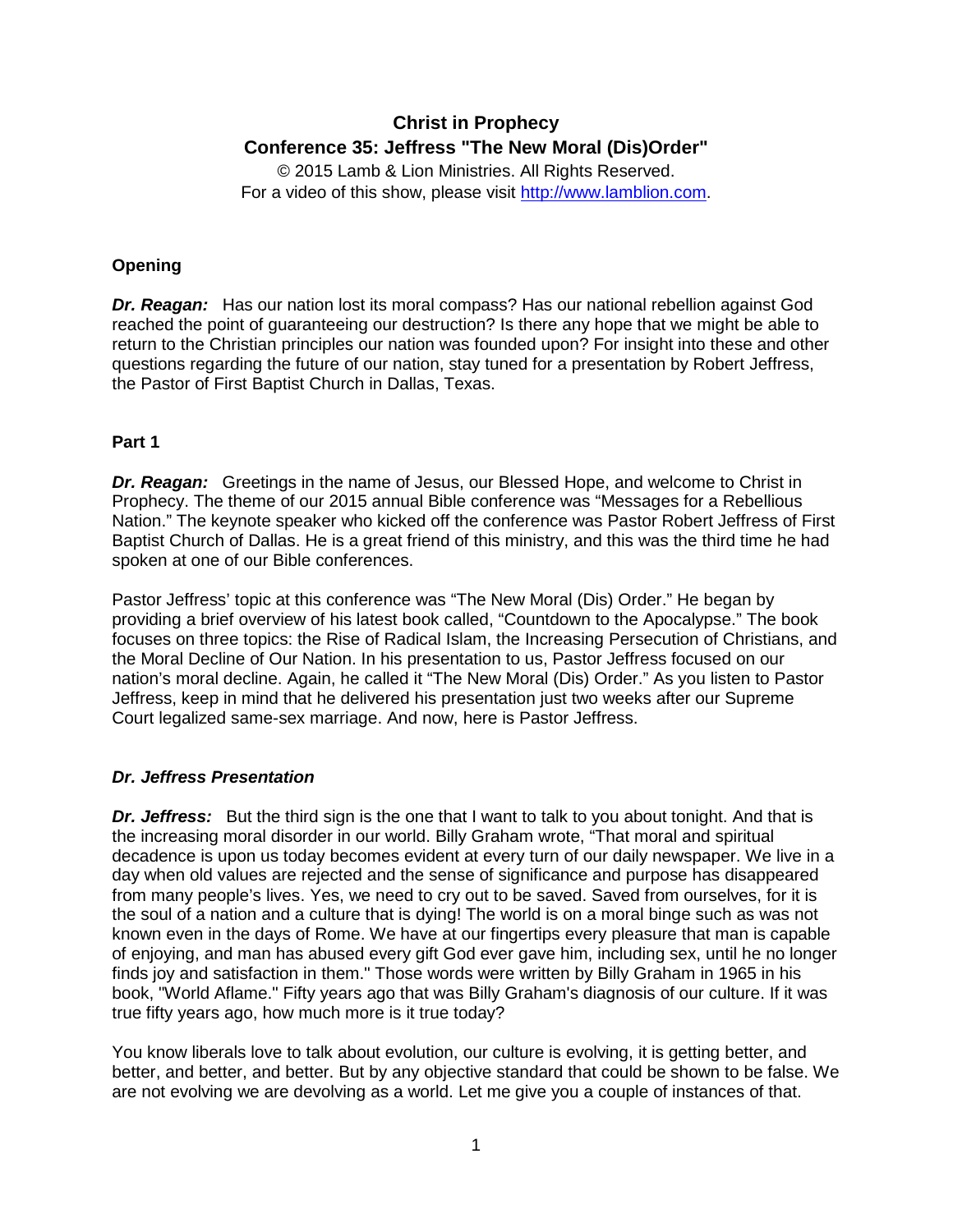Let's look at the devolution of our culture. First of all let's look at the spiritual devolving of our culture. Of the 7 billion people on our planet today, more than 4 billion of them don't even acknowledge that they worship the one true God. You saw a few weeks ago Pew Research came out with a study that said, "One-fourth of the American population says they have no religious belief system whatsoever."

Or secondly look at the family. In America, marriage has become a gamble. The rate of marriage declined by over 50% from 1970-2010. Last year 2014 it reached the lowest level it's reached in 93 years. And when you quite marrying and have single family households and rearing children in that environment we know all the sociological problems. And by the way the reason for the low marriage rate I think is very clear. Any time you counterfeit something like marriage you cheapen the value of the real thing. And homosexual marriage is nothing by counterfeit marriage. It cheapens, it diminishes the value of marriage. Let me be real clear about this as well it's not the only thing that devalues marriage, adultery, pre-marital sex, unbiblical divorce, all of these things cheapen marriage. And that is why we are seeing the marriage rate decline.

Or thirdly, look at the violence in our culture. I was up at the crack of dawn this morning on Fox and Friends talking about the horrific case of Kate Steinle, the young women in San Francisco gunned down by an illegal immigrant who had no business being in this country. Or look at what happened in Chicago just a few days ago over the Fourth of July weekend. There were over one million violent crimes in America every year, and it's been that way for the last 20 years. I found this amazing in 1947 a sociologist named Carle Zimmerman wrote a book entitled "Family and Civilization." And in that book he identified 11 symptoms of decay that led to the downfall of the Greek and Roman civilizations. Now I've got these in my book so you don't have to write them down but listen to these 11 symptoms, now this is being written in 1947 about Rome and Greece: (1) No Fault-Divorce. (2) The birth dearth that is increased disrespect for parenthood and parents. (3) Meaningless marriage rites and ceremonies. (4) Defamation of past national heroes. (5) Acceptance of alternative marriage forms. (6) Widespread attitudes of feminism, narcissism, hedonism. (7) Propagation of antifamily sentiment. (8) Acceptance of most forms of adultery. (9) Rebellious children. (10) Increase juvenile delinquency. (11) Common acceptance of all forms of sexual perversion. That is what Carle Zimmerman wrote in 1947 that led to the downfall of Rome and Greece.

What is the answer to this downward spiral of moral disorder? In a word it is repentance. Repentance. What is the word repentance mean? You know when we think about repentance we think of some homeless guy and a sandwich board, you know, that says, "Repent! The End of the World is near." The word repent literally "metanoia" it means to have a change of mind that leads to a change of action. As a nation it is time for us to change our mind. It is time for us to quit rebelling against Almighty God and to start obeying God. That decision last Friday by the Supreme Court was nothing more than our nation collectively shaking its fist in the face of Almighty God, saying, "We don't care what you think." God is not going to allow that to go unanswered. The only hope we have is to repent. We are a nation in rebellion and this year's conference theme captures that. For the few moments that we have tonight I'd like to talk about how our nation has rebelled against God. Two specific areas of this new moral disorder, and then I want to tie it in at the very end to Bible prophecy.

First of all the first area of rebellion is in what God says about marriage. We have shaken our fists in God's face saying, "We don't care what you say about marriage." Now let's look and see what God does say about marriage. If you have your Bibles tonight turn to Genesis chapter 1 and if you don't have your Bibles you're going to have to trust me that I'm not making it up, ok.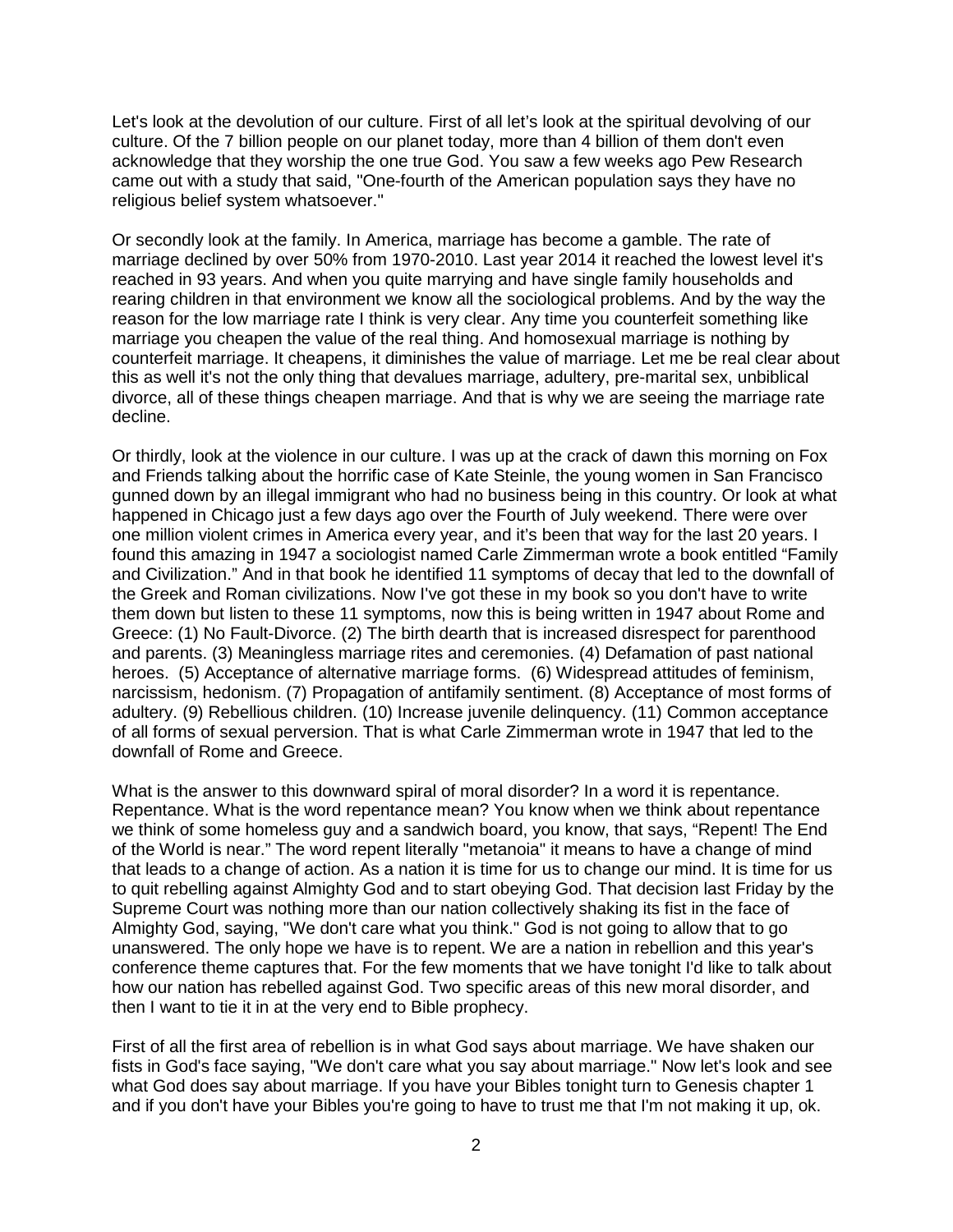But let's look at Genesis 1. Let's look at the plan, Genesis 1:1, "In the beginning God created the heavens and the earth." In that simple sentence we find the answer to every question we have: Who we are? Why we are here? And where we are going?

And as you know God in six days of creation finally the last day, the climatic day, His climatic act of creation is noted is mentioned in verses 26-28 then God said, "Let Us make man in Our image, according to Our likeness; and let them rule over the fish of the sea and over the birds of the sky and over the cattle and over all the earth, and over every creeping thing that creeps on the earth. And He created man in His own image, in the image of God He created them; male and female He created them." Now if you are taking notes tonight I want you to jot down just a couple of principles that we find in this passage. First of all man is created in the image of God. Look at verse 27, "And God created man in His own image, in the image of God." That word image in Hebrew is a word that means a statue. Man is a statue, he is a representation of God. Now many of you have pets, you may have a dog, a cat, a salamander, a frog I don't know what you have. You may love your pet but never anywhere does the Scripture say your pet was made in the image of God. Man alone is made in the image of God. There was a great gulf between Adam and Eve and all the other created animals and that gulf was called the image of God. In 1 Corinthians 15:39 Paul said the same thing, he said, "All flesh is not the same flesh, but there is one flesh of men, and another of beasts, and another of birds, and another of fish." That verse alone drives a nail through the idea of Theistic Evolution. Anybody who says, "Well you know I believe in God but I believe God used evolution to bring about the creation of man." Anybody who says that knows nothing about science and evolution, and certainly knows nothing about God. The Bible says very clear man is different than all the other created beings, all flesh is not the same flesh.

Now notice principle number two God separated mankind into two categories. Look again at verse 27, "And God created man; male, female and question mark." Caitlyn is that right? Is that what it says? He created two, male and female, He created them. And that means, that involves that means first of all men and women are equal in their stature before God. Both Adam and Eve were absolutely equal in their position before God, but they were different in the function God gave each one of them. And that means that we respond to one another differently. We have different roles. We have different functions. Just think about this, this is a simple concept but if God meant us all to be equal in function He needed just to create one sex, didn't He? He just needed to create everybody male, or everybody female. But he didn't do that; He made them male and female.

Now, ladies you are going to appreciate me doing this. But let me just talk to the men for just a moment here. Guys, quit trying to make your wife just like you. Quit insisting that your wife think like you think. Like the same temperature you like. React to every situation like you would react. You know what the Bible says? When God looked down after creating man, and after God created you He said one of you is plenty I'm not going to make a carbon copy of you. God said to Adam I'm going to make a helper suitable, literally in Hebrew that word means opposite you. God never intended your wife, men, to be a carbon copy of you. He gave you somebody who would complement you; who would sure up the deficiencies in your life. You know the same word that is used for God throughout the Hebrew Old Testament is also used of woman, she is the savior of man. She is the one who sures up the deficiencies; comes along side man and helps him. That means that we are to relate to women differently than we do to men. And that leads to the prohibition against homosexual behavior. God created male and female which has great sexual implications. Throughout the Bible there are prohibitions against homosexual relations. Look at Leviticus 18:22, "You shall not lie with a male as one lies with a female; it is an abomination." Or Leviticus 20:13, "If there is a man who lies with a male as those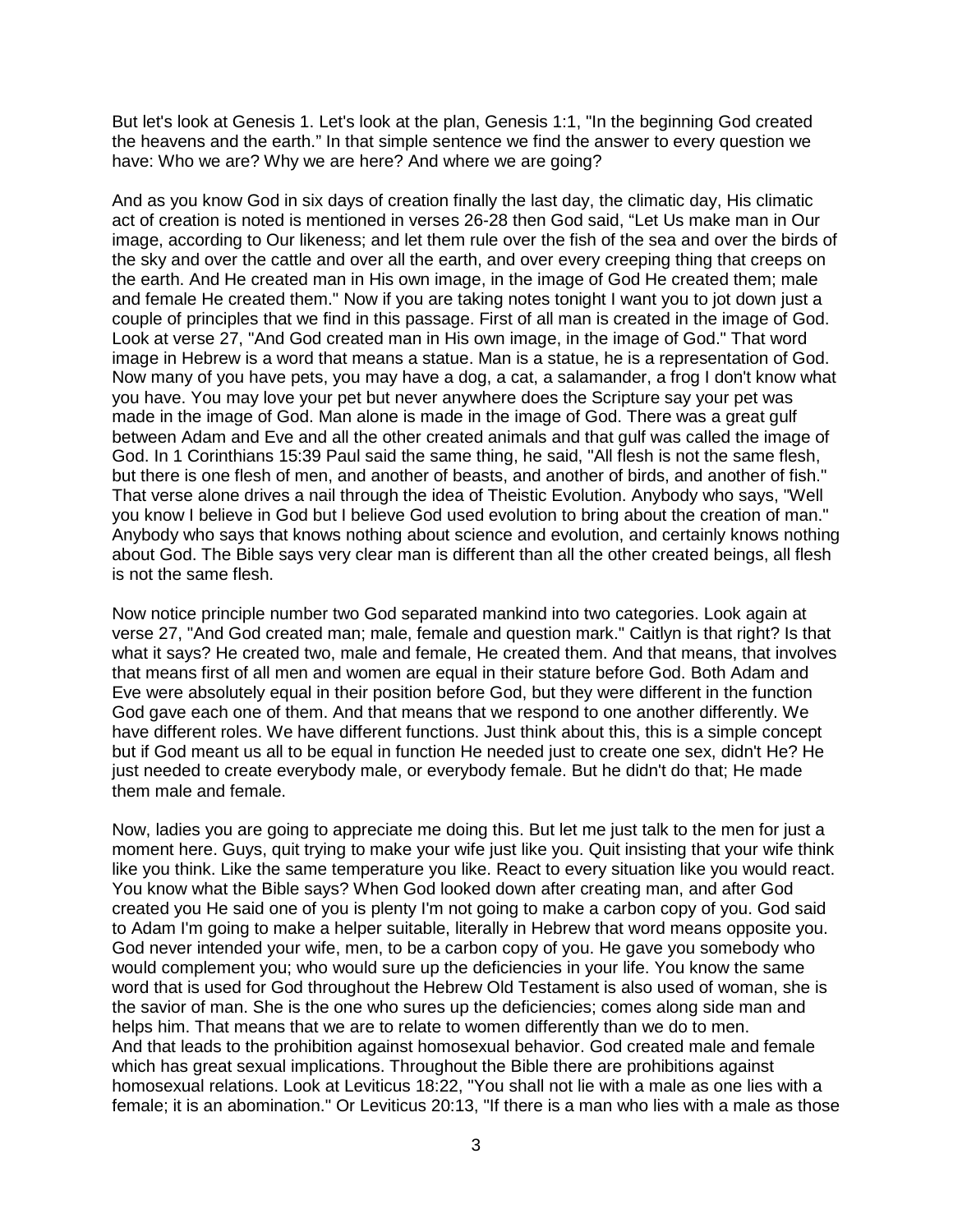who lie with a woman, both of them have committed a detestable act; they shall surely be put to death. Their blood guiltiness is upon them."

Do you know what the comeback to that is? Even among Christians? They say, "Well, you're just picking verses out of the Old Testament. You are taking them out of context. You are picking and choosing which Old Testament verses because after all in Leviticus 19 that prohibits homosexual conduct it also says you are not to wear a garment that is made with two different types of material. You don't follow that law. Then why do you follow this prohibition against homosexuality? Why do you feel free to pick and choose which parts of the Old Testament you are going to obey?" You know what most Christians do when they try to answer that question? Blah, blah, blah, blah, I don't know. They don't know how to answer that because they are so ignorant in the Word of God, they don't know what to say.

Look you know what the answer to that question is? The answer to that questions is we don't follow the Old Testament. We don't follow the Old Testament. The Old Testament is called old for a reason. It's old. It was God's covenant with Israel. It's not God's covenant with us. We are under the New Testament, the new agreement. And yes, the New Testament does incorporate some of the Old Testament. It incorporates some of the Ten Commandments. It incorporates some of the moral principles but it doesn't incorporate all of them. We follow the New Testament, and the New Testament also prohibits homosexual behavior. Just listen to some of these verses, Romans 1:26-27, "For this reason God gave them over to degrading passions; for their women exchanged the natural function for that which is unnatural." That word means against nature. Homosexuality is unnatural. It is against nature.

Did you see two weeks ago that after that Supreme Court ruling the largest newspaper in Harrisburg, Pennsylvania announced as a result of this ruling we will no longer allow any letters to the editor, or any op-ed pieces that refer to homosexuality as unnatural. How's that for freedom of the press, and freedom of speech? And yet that's the word the Bible actually uses. It is unnatural. "And in the same way the men also abandoned the natural function of the woman and burned in their desire toward one another, men with men committing indecent acts and receiving in their own persons the due penalty of their error." That's what the New Testament says about homosexuality. And yet in defiance of that on the eve of that tragic decision two weeks ago, Barack Obama bathed the White House in colors that represent what the Word of God says is nothing but sexual perversion, degradation, and degenerate behavior. That's what the Word of God says.

1 Corinthians 6:9-10, "Or do you not know that the unrighteous shall not inherit the kingdom of God? Do not be deceived; neither fornicators, nor idolaters, nor adulterers, nor effeminate, nor homosexuals, nor thieves, nor the covetous, nor drunkards, nor revilers, nor swindlers, shall inherit the kingdom of God." Now don't misinterpret that verse, the verse isn't saying homosexuality is the unpardonable sin, that's not what it's saying at all. You know if homosexuality is the unpardonable sin, and no homosexual can get into Heaven, notice who else can't get into Heaven. No adulterer can get into Heaven. Remember what Jesus said, if you ever looked on somebody with lust you are guilty of adultery. No covetous person can enter into Heaven. Have you ever desired something that somebody else has? You're out too buddy. No, idolater gets into Heaven. Have you ever loved anything or anybody more than you loved God? Out you go as well. The fact is by this standard none of us can go to Heaven. But you know what He says in verse 11? "And such were some of you, but you were washed, and you were cleansed by the blood of Jesus Christ." Make no mistake about it any homosexual can be forgiven of his sin, but he first has to ask and that means acknowledging that it is a sin. That's what the Bible says, it is a sin. 1 Timothy 1:8-10, "But we know that the Law is good, if one uses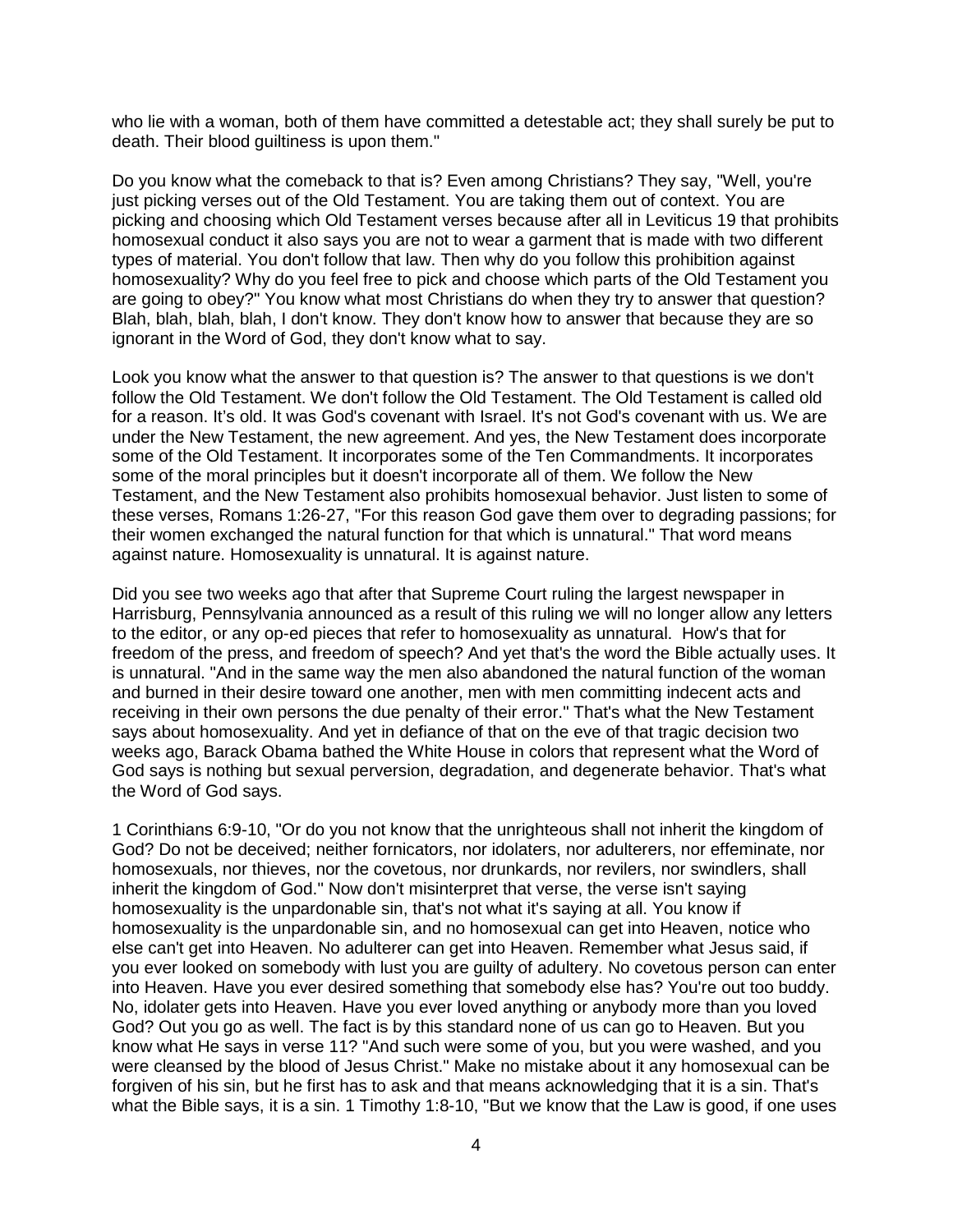it lawfully, realizing that the law is not made for a righteous man, but for those who are lawless." And look at the category, "for the unholy, the profane, for those who kill their fathers or mothers, for murderers and immoral men and homosexuals and kidnappers and liars and perjurers, and whatever else is contrary to sound teaching." The Bible is clear that homosexuality is a perversion, it is a distortion of God's plan for humanity.

And that leads to the prohibition against homosexual marriage. How many of you have ever heard anybody say, "Well Jesus never spoke out about homosexuality." Have you ever heard that one before? Have you ever heard that one before? Well there is a Greek word for that baloney. Baloney. He certainly did condemn homosexuality. And let me show you where He did it. In Matthew 19 the Pharisees were trying to stump Jesus and they said in verse 3,"Is it lawful for a man to divorce his wife for any reason at all?" And notice how Jesus answered He said, "Have you not read," you're the experts go back to the Old Testament, "He who created them from the beginning made them male and female, and for this cause a man shall leave his mother and father and shall cleave to his wife, and the two shall become one flesh'? Consequently, they are no longer two, but they are one flesh. What therefore God has joined together, let no man separate."

Jesus said here is the standard one man, with one woman in a lifetime relationship called marriage. And any deviation from that whether it be adultery, whether it be unbiblical divorce, whether it be premarital sex, whether it be homosexuality, whether it be bestiality, whether it be incest, any deviation is sin. He could have gone on forever talking about every deviation He didn't do it. He said, "Here is the standard." He believed one man with one woman for life is the pattern. Ladies and Gentleman what I am trying to say to you tonight is the Bible is not a spiritual buffet where you get to go and pick and choose those parts that are appealing to you. You know I think I'll have a helping of God, and two helpings of Jesus, and some salvation but I think I'll leave off that same-sex marriage stuff. You don't get to do that. We do the world no favors when we refuse to share God's standards.

You know I am going to say something here tonight, I don't lay the blame for this same-sex marriage decision, I don't lay the blame for it at the feet of Barack Obama, or the Supreme Court. I don't lay the blame for it at the feet of pagans in this country. I lay the blame for this decision at the feet of Evangelical Christians. We have failed to teach our children. We have failed to teach our people in the pew God's standards. We think we're going to win people to Christ if we will just shut up about these controversial issues. That is not true. The Christ you are winning them to is the Christ of your imagination not the Christ of the Bible.

You know I like what Joel Rosenberg said, he said, "It is becoming politically incorrect to accept the Bible's teachings on these and other moral issues or to talk about them publicly. Nevertheless, the Kingdom of Heaven is not a democracy. The Lord is not running for political office. He's not trying to cobble together a majority. He is the King of kings and the Lord of lords. What He says goes. How blessed is the man or woman who follows the Word of God, not his or her own desires." Where God has spoken, we dare not be silent. Now that is the first area of rebellion; what God says about marriage.

The second area of rebellion is what God says about abortion. I want to give you a number 54 million; the number of babies who have butchered in the womb since Roe vs. Wade in 1973. 54 million. 1.3 million being added every year to that number. Do you have any grasp of what 54 million looks like? Here's is one way to think about it: Take the population of Georgia, plus the population of Michigan, add the population of Virginia and then Nebraska, and then the population of Iowa, add South Dakota, and then Rhode Island, and then add the population of